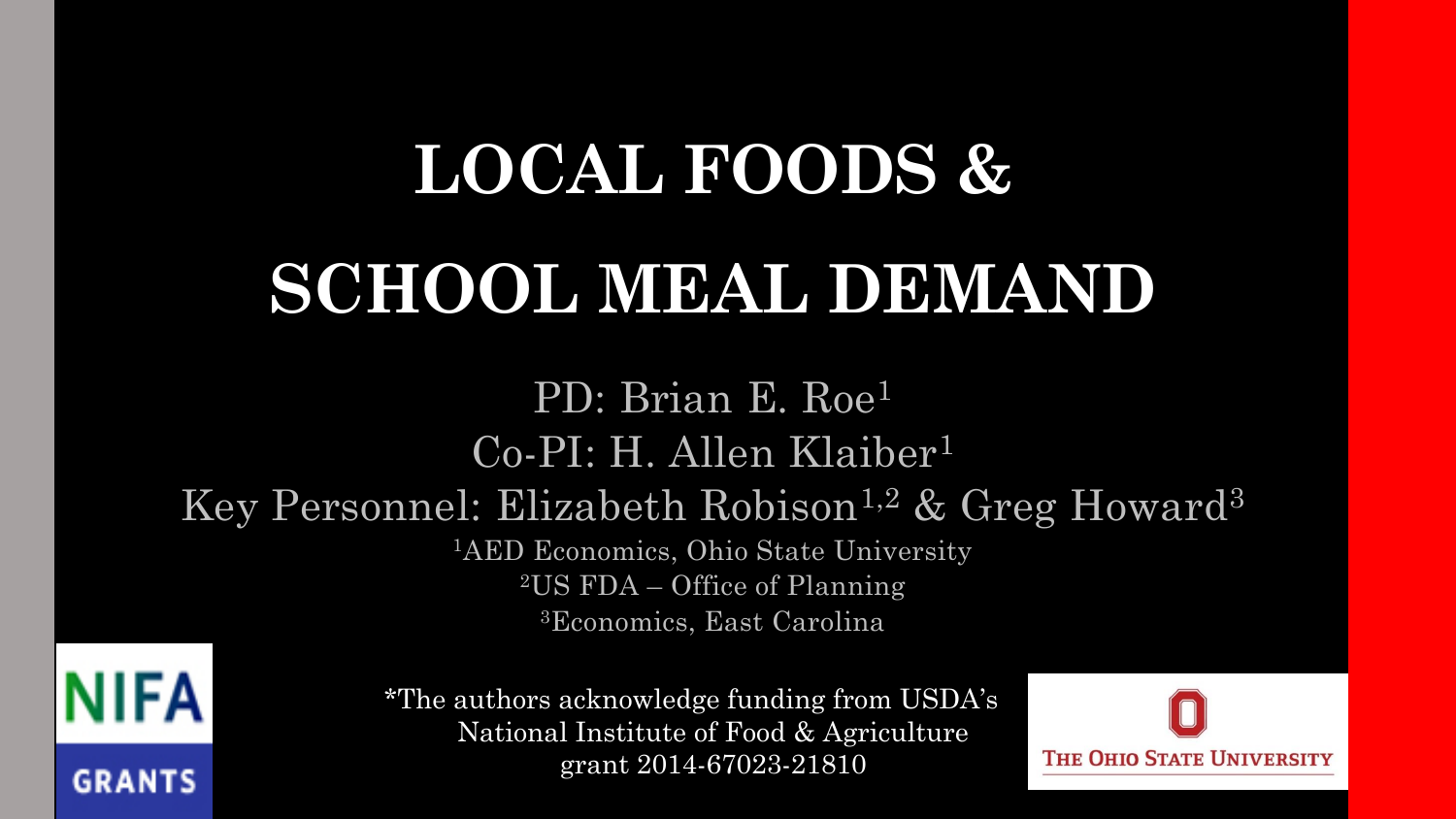# **Objectives**

• Our *long-term goal* is to better understand the decision making process governing household nutrition decisions for children involved in Federal Child Nutrition Programs

#### **Objectives**

- 1. Better predict how policy and regulatory interventions impact the 'trilemma' faced by these programs (Ralston et al. 2008), i.e., balancing nutrition, program cost and student participation.
- 2. Assessing how the inclusion of different levels of **locally grown food** into school meals affects school lunch participation, meal demand and foodservice profitability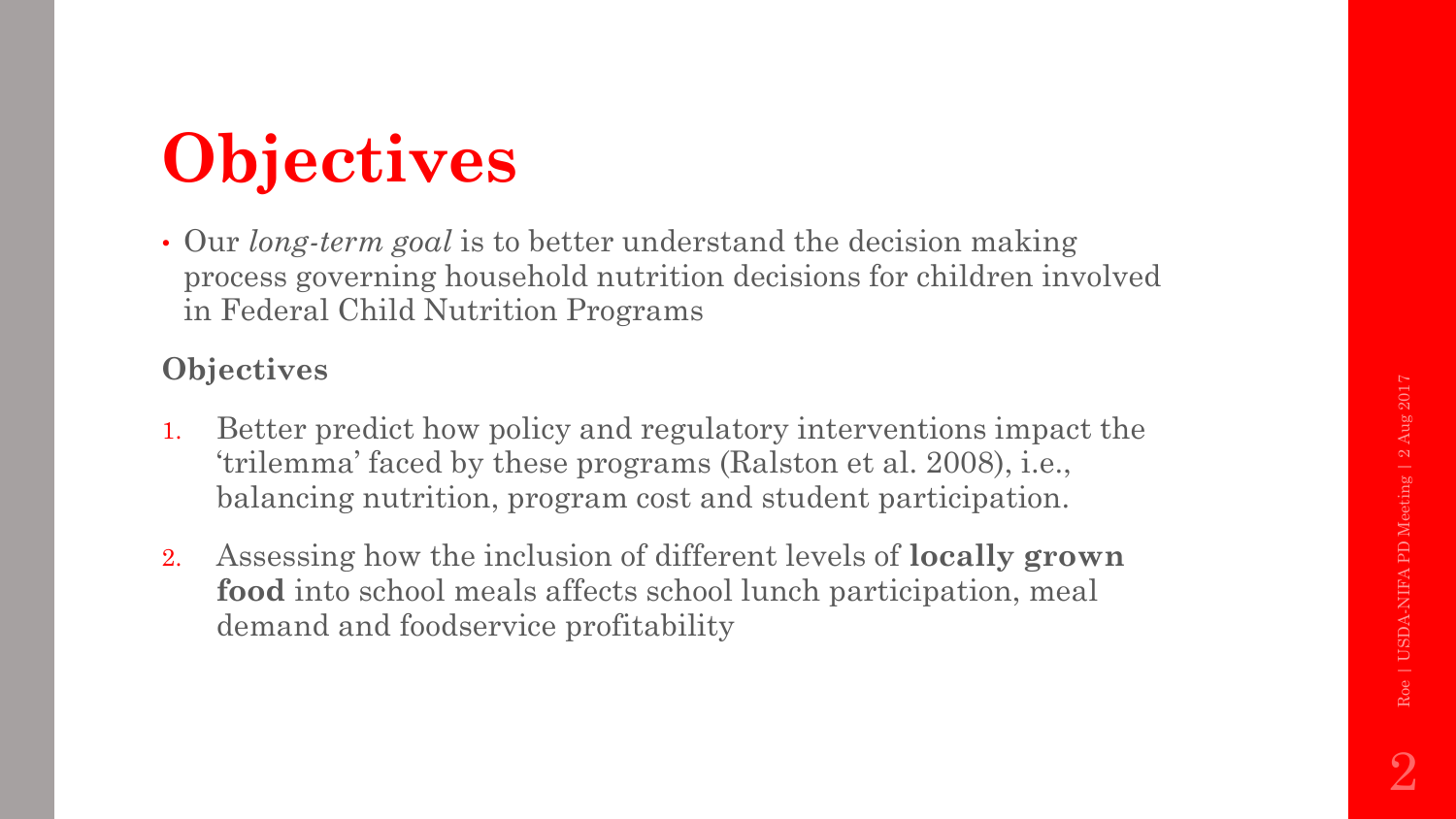3

### **Activities**

- Data Integration
	- Farm to School (FTS) Census (1<sup>st</sup> and 2<sup>nd</sup> rounds)
	- USDA Food Atlas
	- Census of Ag
- Analyses
	- Cross Sectional Analysis (completed in 3rd round peer review + dissertation)
		- Relative association of school, agricultural and community characteristics with School Districtlevel FTS Participation plus spatial spillovers
	- Panel Analysis (ongoing school IDs linked between FTS Census rounds)
		- Leverage repeated school district observations from FTS Census to disentangle causality between school participation and local food supply response
- Select insights from cross sectional analysis
	- Significant positive spatial spillovers for school district participation (no crowding)
		- Increasing in local density of participation
	- Recent participation (entered in 2012/13 vs. earlier) more weakly associated with
		- Local food infrastructure (farm direct sales rates, food hubs, farmers markets)
		- School size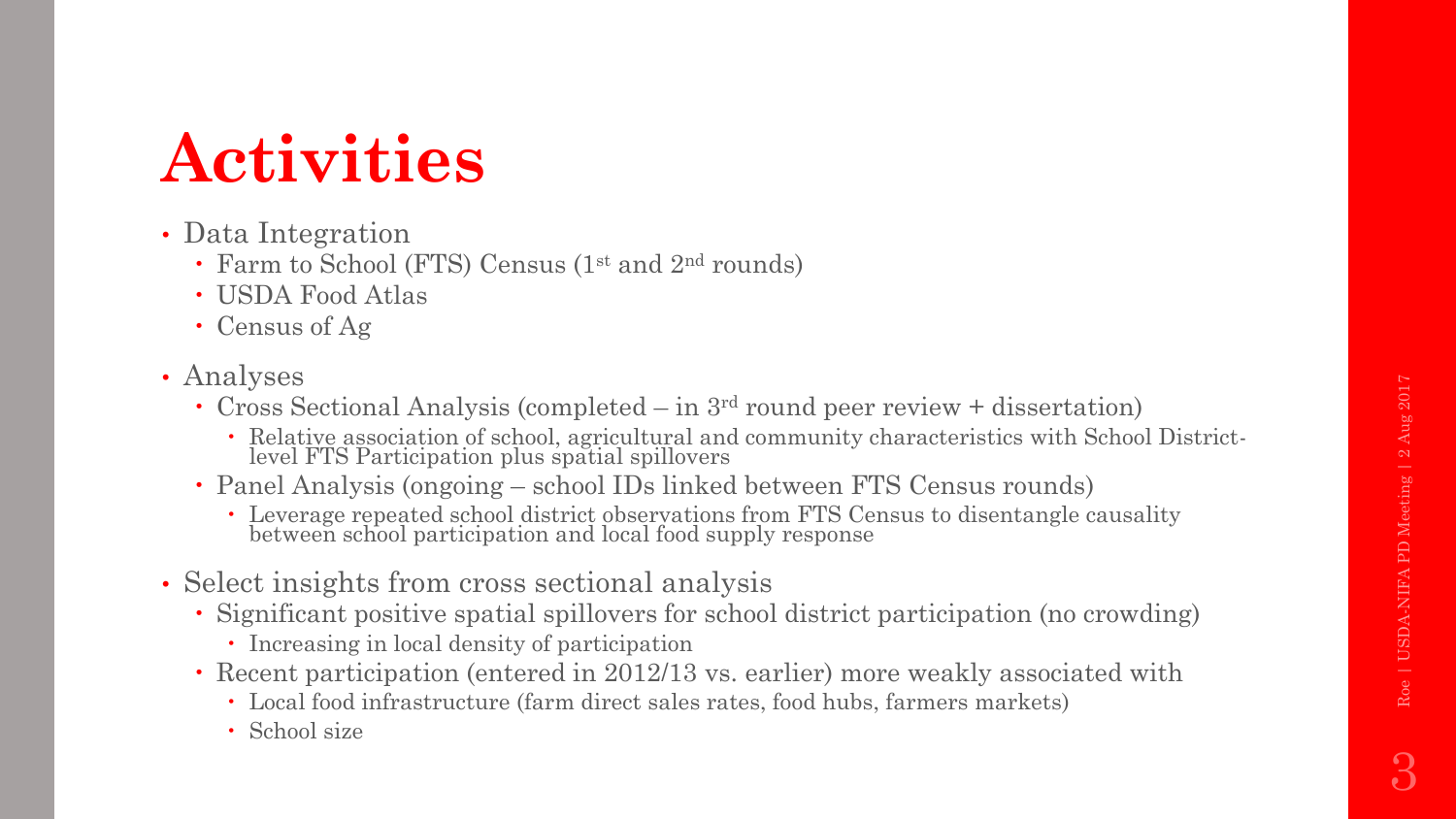# **Activities**

- Data Collection parent/child dyads on school day lunch decision
	- In person in Ohio (~100) completed, some analyses published in Botkins dissertation
	- Online national survey 300 collected in May '17/ 900 scheduled for fall
- Analyses
	- Determinants of current NSLP participation
	- School lunch choice experiment (child alone, parent alone, joint)
- Select insights In-person surveys and dyads
	- More intense NSLP lunch attendance among those reporting that their school featured local foods
	- In choice experiments
		- Children were only concerned about perceived meal palatability
		- Parents were concerned meal palatability first and perceived nutrition second
		- When joint decisions made, both meal palatability and nutrition were significant
		- Local foods in a meal had mixed effects on choice
		- Parent & Child
			- More likely to agree on meal choice if both independently viewed the meal as highly palatable
			- Less likely to agree on meal choice if child doesn't currently participate in NSLP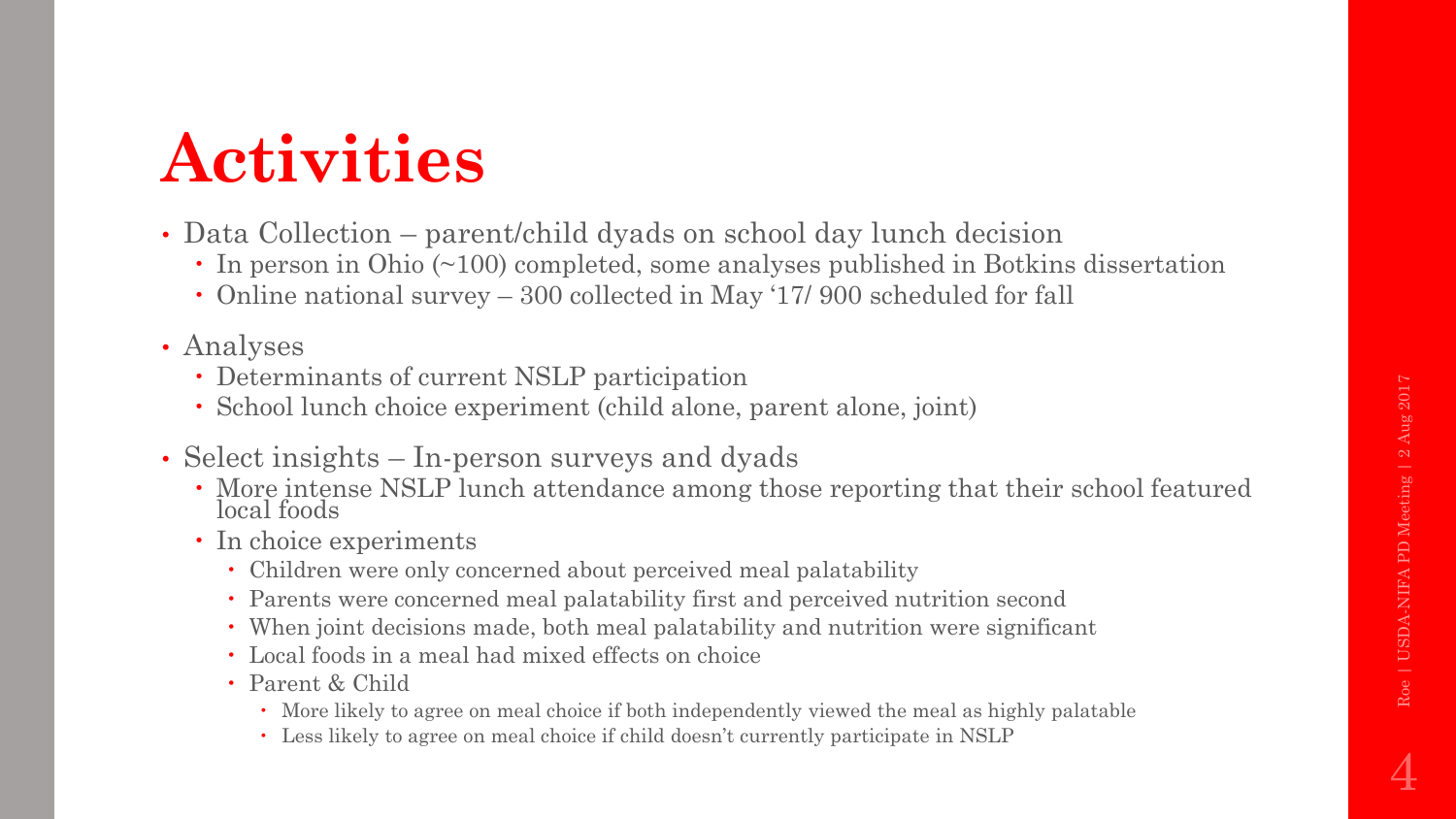### **Select insights – 1 st 300 online dyads**

- Good internal validity for Choice Experiments
	- Price highly significant driver of choice in expected direction
	- Those who report no NSLP participation are
		- More likely to prefer the status quo to CE options for lunch at school and
		- More price sensitive
	- Those given larger 'credit lines' in CE scenario less likely to choose the status quo
- What would make you more likely to participate in NSLP
	- Most important: improve taste of food  $(4.42 \text{ out of } 5)$
	- Least important: more of his/her friends started eating NLSP (3.61/5.0)
	- Add more local foods to meals (3.68/5.0, not sig diff from 'friends start eating')
- Main entrees featuring local foods are more likely to drive meal choice than local fruit or local veg offerings
- Differences and similarities between parent and child choices
	- Similar price sensitivities and affinity for entrees with local food
	- Parents have stronger preferences for local fruit and local veg